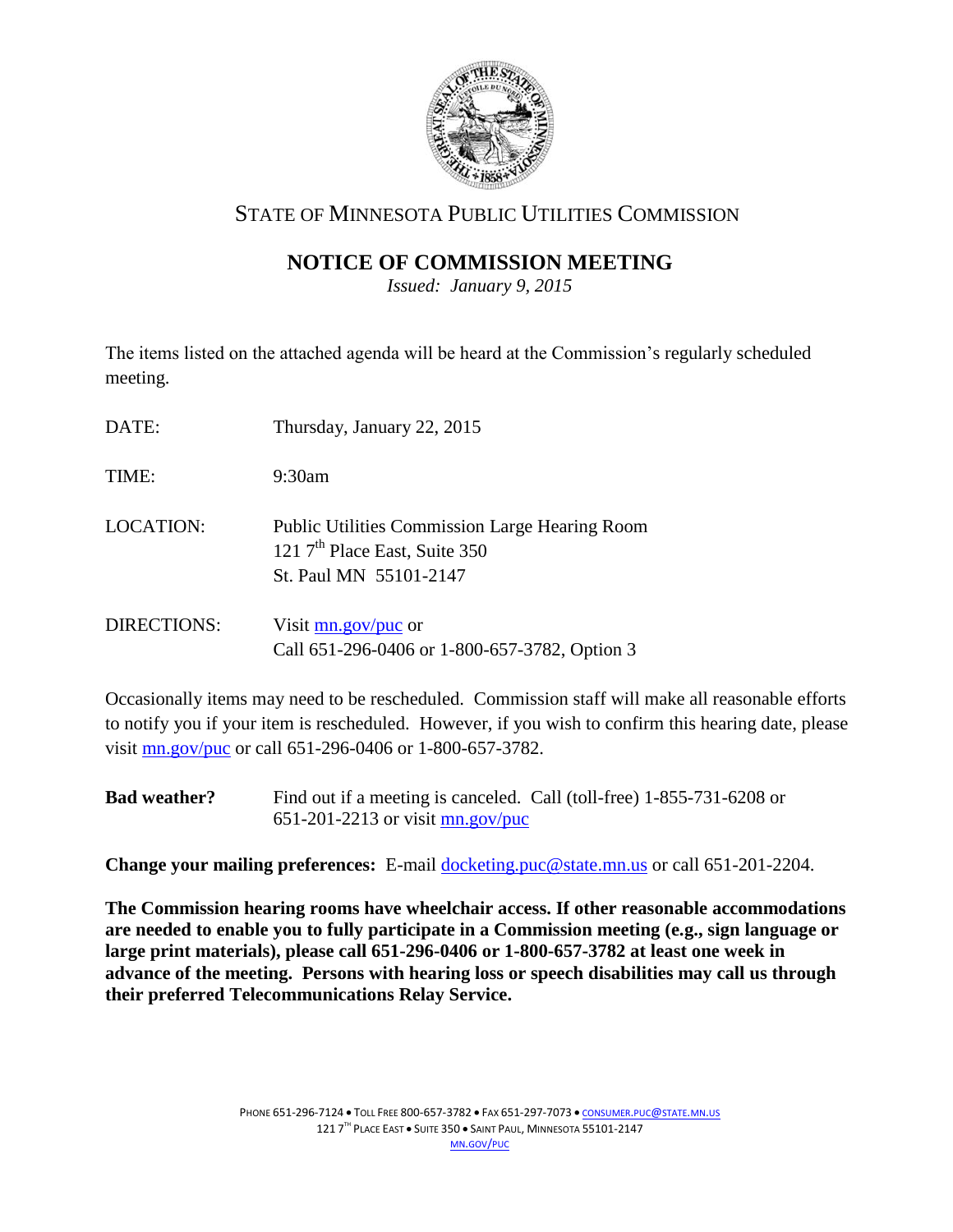

**Thursday, January 22, 2015 9:30 AM Large Hearing Room**

### **INTRODUCTION**

# **ORAL ARGUMENT ITEMS**

### **DELIBERATION ITEMS**

# **DECISION ITEMS**

### **1. Details 2014-398**

**E289,E017/SA-14-1011 City of Ortonville; Otter Tail Power Company**

Joint Request of the City of Ortonville (the City) and Otter Tail Power (OTP), collectively the Parties, to Modify Electric Service Territory Boundaries. (PUC: Rebholz; DOC: Lusti) NOTE: Staff agrees with the Department's recommendations.

### **2. Details 2014-394**

### **\* E002/M-14-648 Northern States Power Company d/b/a Xcel Energy**

In the Matter of the Petition of Northern States Power Company for Approval of Interconnection Tariff Changes.

Should the Commission approve Xcel Energy's proposed modifications to its Interconnection Tariff? (PUC: **Twite, Mackenzie**)

### **3. Details 2014-397**

#### **\* ET2,E015/CN-14-853 Great River Energy; Minnesota Power**

In the Matter of the Application of Great River Energy and Minnesota Power for a Certificate of Need for the Motley Area 115 kV Transmission Line Project in Morrison, Cass and Todd Counties, Minnesota.

Should the Commission approve the proposed notice plan? Should the Commission approve the exemption request? (PUC: **Ham**)

### **4. Details 2014-301**

**\*\* IP6853/WS-10-1240; Black Oak Wind, LLC;**

### **IP6866/WS-11-831 Getty Wind Company, LLC**

In the Matter of the Application of Black Oak Wind, LLC for a Site Permit for a 42 MW Large Wind Project in Stearns County, Minnesota;

In the Matter of the Application of Getty Wind Company, LLC for a Site Permit for a 40 MW Large Wind Project in Stearns County, Minnesota.